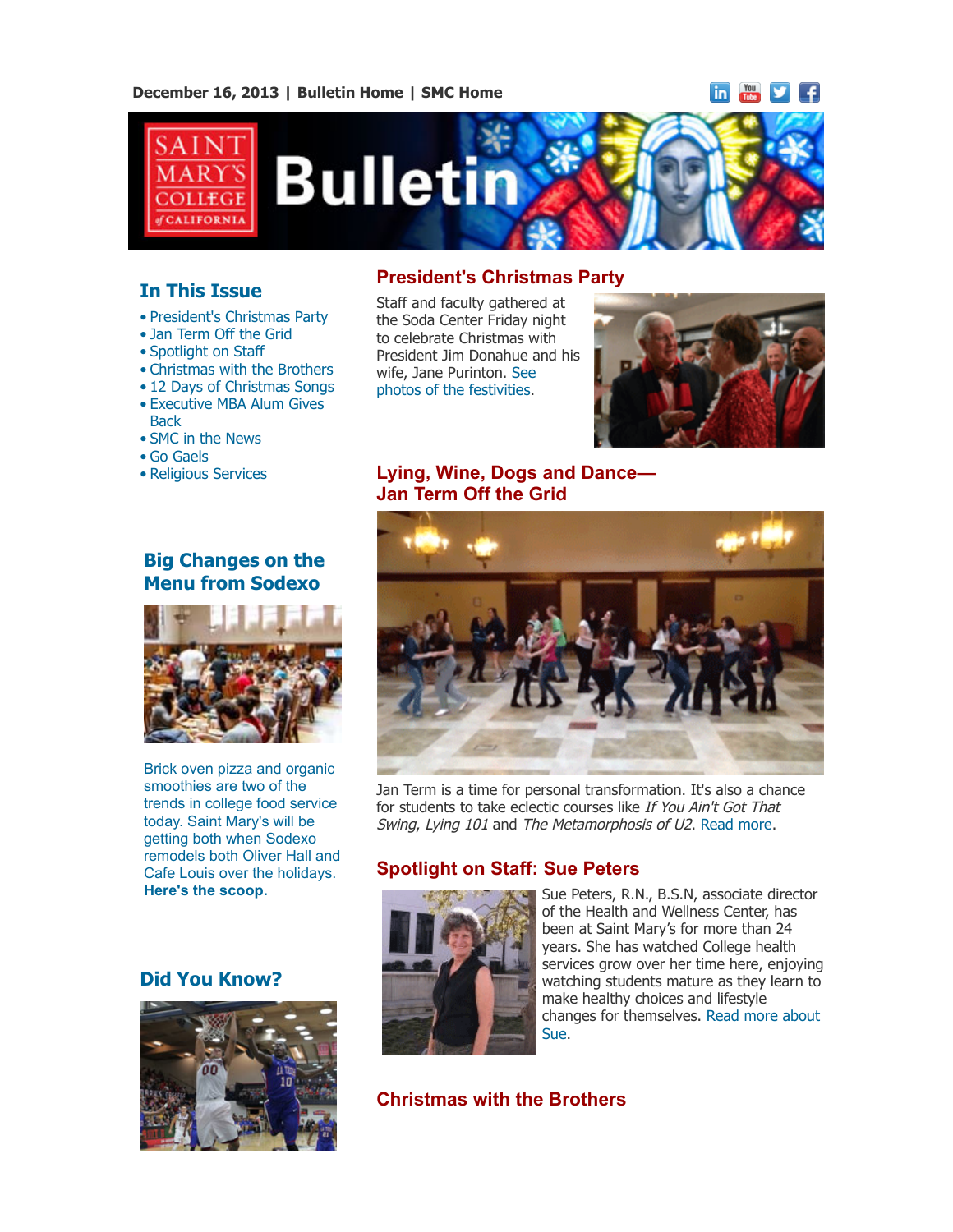Over the past decade, Saint Mary's has the winningest men's basketball program among all Division I institutions in the state of California. The Gaels have won 73 percent of their games and have 5 NCAA Tournament appearances during the last 10 seasons. UCLA is second with a 69 percent winning percentage.

Do you have a little-known tidbit or story about Saint [Mary's? Send it to](mailto:news@stmarys-ca.edu) **Campus News**.

#### **Lasallian Reflections**



For the week of **[Dec. 16.](http://www.stmarys-ca.edu/living-lasallian/lasallian-reflections?utm_source=Bulletin&utm_medium=email&utm_campaign=12-16-2013)**

**[Learn how to submit](http://www.stmarys-ca.edu/smc-bulletin/faqs?utm_source=Bulletin&utm_medium=email&utm_campaign=10-07-2013) Events and Announcements**.

'Tis the season for rich, yuletide rituals and the Brothers of Saint Mary's College are no exception. In fact, [after reading this,](http://www.stmarys-ca.edu/christmas-with-the-brothers?utm_source=Bulletin&utm_medium=email&utm_campaign=12-16-13) you may want to borrow some of their more creative Christmas traditions.



## **The 12 Days of Christmas Songs**



Turn up the volume and enjoy Christmas songs performed by members of the SMC community every morning through Christmas. Earlier today the Chamber Singers [performed Domine labia mea](http://youtu.be/8Lxfyw937vI) aperies (Lord, open my lips and mouth that I might proclaim praises to you) by Orlando di

Lasso. Watch all the [songs posted so far](http://www.youtube.com/playlist?list=PLVGNzM9QnnXfENWRdCRFyj0u5vkDVd29a) and keep an eye on [Facebook](https://www.facebook.com/stmarysca?utm_source=Bulletin&utm_medium=email&utm_campaign=12-16-13) and [Twitter](https://twitter.com/stmarysca?utm_source=Bulletin&utm_medium=email&utm_campaign=12-16-13)—you might catch some extra songs.

#### **Gaels: Executive MBA Program Alum Overcomes, Thrives, Gives Back**

Song Woo's family used to work in the carnation fields in Salinas, California. Now his business, Lighthouse Management Group, is a force in the staffing and recruiting field and one of the fastest growing privately held companies in Silicon Valley. Learn more about Song's [journey and how he's giving back](http://www.stmarys-ca.edu/song-woo?utm_source=Bulletin&utm_medium=email&utm_campaign=12-16-13) to Saint Mary's.



## **SMC in the News**

- SMC's Ron Olowin Offers Insight on Comet ISON's Fate with Lamorinda Weekly. [Read more here.](http://www.stmarys-ca.edu/smcs-ron-olowin-offers-insight-on-comet-isons-fate-with-lamorinda-weekly?utm_source=Bulletin&utm_medium=email&utm_campaign=12-16-2013)
- Napa Valley Register Covers Reading by Brenda Hillman and Robert Hass. [Read it here.](http://www.stmarys-ca.edu/napa-valley-register-covers-reading-by-brenda-hillman-and-robert-hass?utm_source=Bulletin&utm_medium=email&utm_campaign=12-16-2013)

## **Go Gaels**

Saint Mary's men's basketball continued their winning streak with an 82-74 victory at Boise State Saturday night. It was a great night for senior Stephen Holt, who scored a career-high 24 points, [leading all scorers. Here's more about the game. Here's more about](http://www.smcgaels.com/ViewArticle.dbml?ATCLID=209342192&DB_OEM_ID=21400?utm_source=Bulletin&utm_medium=email&utm_campaign=12-16-13) the game.



• [Schedule](http://www.smcgaels.com/main/Schedule.dbml)

- [Blog](http://smcgaels.wordpress.com/)
- [SMC Gaels](http://www.smcgaels.com/)
- [SMC Gaels on Twitter](https://twitter.com/smcgaels)